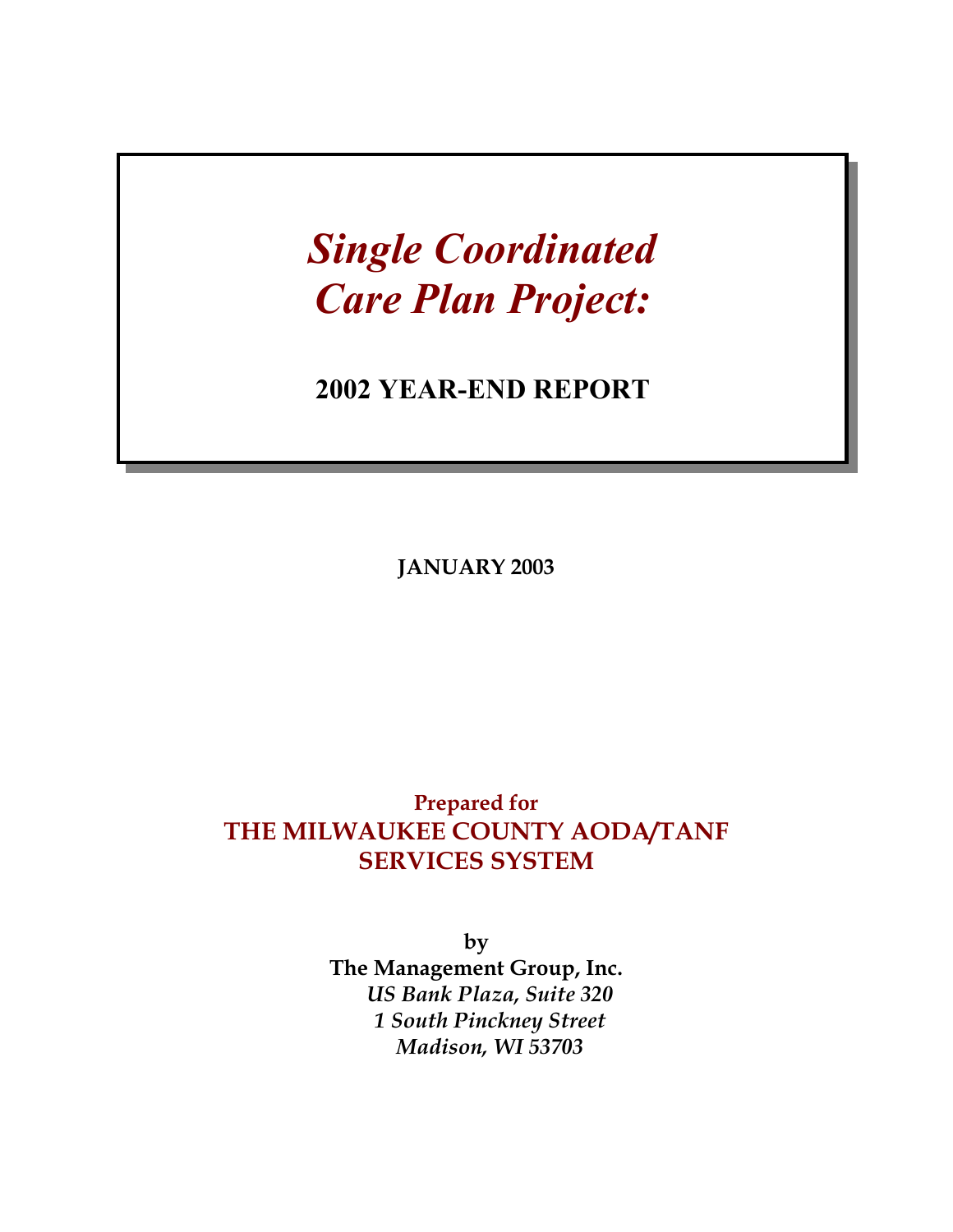# **Table of Contents**

| • Assuring the SCCP process complies with state and federal confidentiality  |  |
|------------------------------------------------------------------------------|--|
|                                                                              |  |
|                                                                              |  |
| Addressing issues of SCCP systems design and identifying barriers to systems |  |

| • Performance Measurement and Process Improvement (PMPI) Evaluation 12 |  |
|------------------------------------------------------------------------|--|

#### **Appendices**

*NOTE: The report in PDF format does not include the appendices. Specific appendices are available from TMG upon request.* 

- Appendix A. SCCP Membership List
- Appendix B. Meeting Minutes
- Appendix C. Consent Forms
- Appendix D. Consent Forms Spanish
- Appendix E. Core Values Memo
- Appendix F. Facilitation Models
- Appendix G. SCCP Goals
- Appendix H. Long Term Organizational Model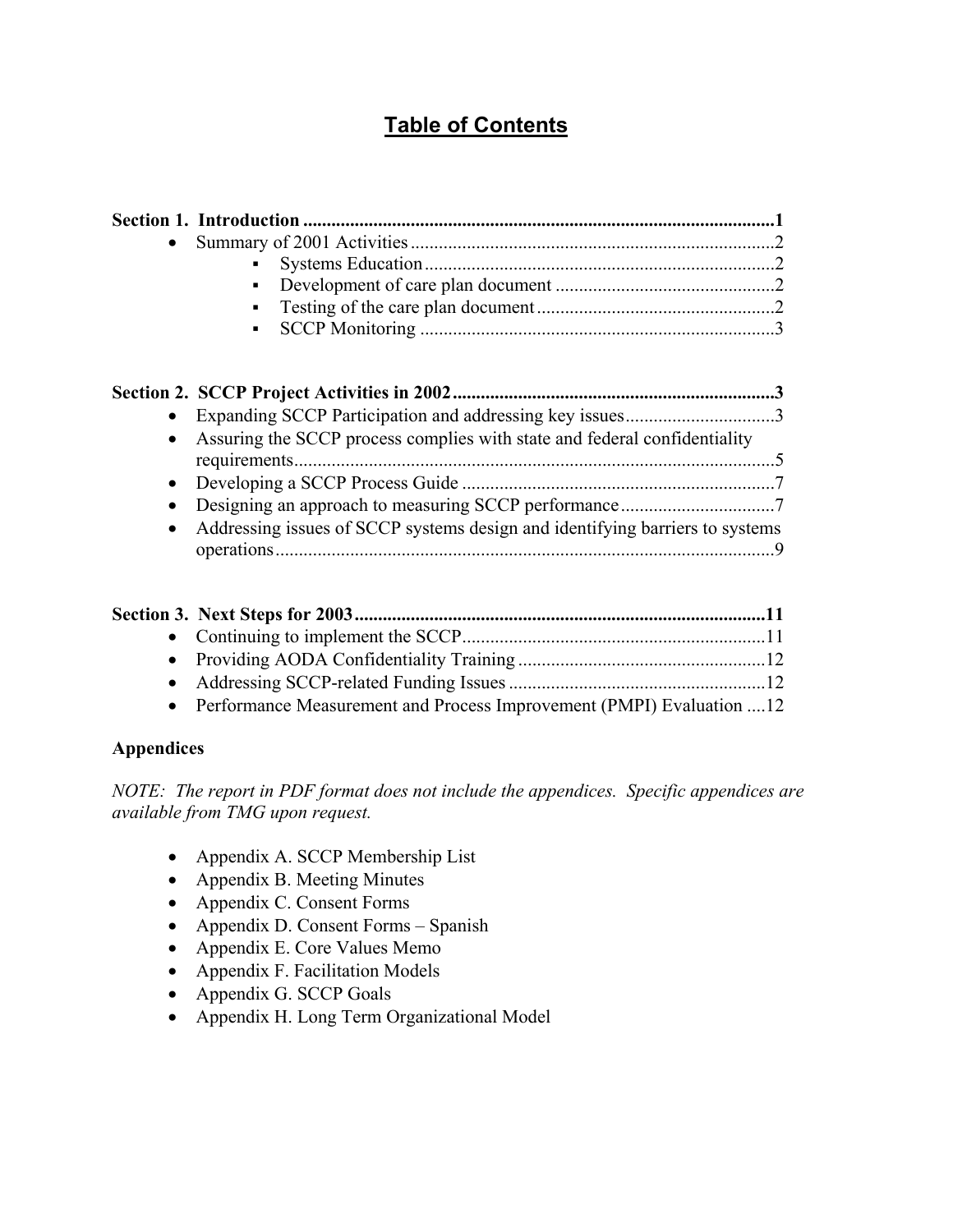# **SINGLE COORDINATED CARE PLAN PROJECT 2002 YEAR-END REPORT**

#### **Section 1. Introduction**

2002 was the second year of the Single Coordinated Care Plan (SCCP) project. The project's objective is to develop a single coordinated care plan for consumers who are involved in multiple service systems, including AODA, W-2, Child Welfare, Corrections, and Mental Health. In order to better coordinate services from each of these agencies, the Milwaukee AODA/TANF Services System is working with representatives of these and others agencies and consumer and community representatives to develop a consumer-centered care plan that brings the consumer, the consumer's supports, and service systems together to help the consumer meet his or her goals.

The SCCP Project is an outgrowth of the Milwaukee Family Services Coordination Initiative, a major initiative involving the State of Wisconsin, Milwaukee County, consumers, and representatives of Milwaukee-area service systems. The Initiative identified barriers to positive outcomes for women who are involved in multiple systems and developed recommendations for addressing those barriers. A major recommendation stemming from the Initiative was that there be *a single, coordinated care plan* for consumers with multi-system involvement. The Community Partnership Group report, prepared as part of the Initiative, described the single coordinated care plan as follows:

"The plan should be strength-based, and should take into account the needs of the consumer and her family. It should build on natural supports that the consumer has through family, neighbors, the faith community, or other sources. It should be developed with the active participation of the consumer, key people in the consumer's life, and representatives of all systems with which the consumer is involved. It should be reflective of the core values associated with this initiative."

The Milwaukee AODA/TANF Services System retained The Management Group, Inc. (TMG) to provide facilitation and project management services for this project. A SCCP committee, with representation from consumers, systems, and community organizations, was established in February 2001 to develop and implement the SCCP.

The SCCP builds on the Wraparound approach to care management. Wraparound is a process to build more effective support for children and families. Within the Wraparound process there are a number of key elements that will help a community and its providers develop a needs-based support process for families. The key elements are:

- Building family driven teams.
- Discovering and building on strengths and assets.
- Determining the needs of the family.
- Building and implementing a strengths-based plan.
- Celebrating success and ensuring unconditional care.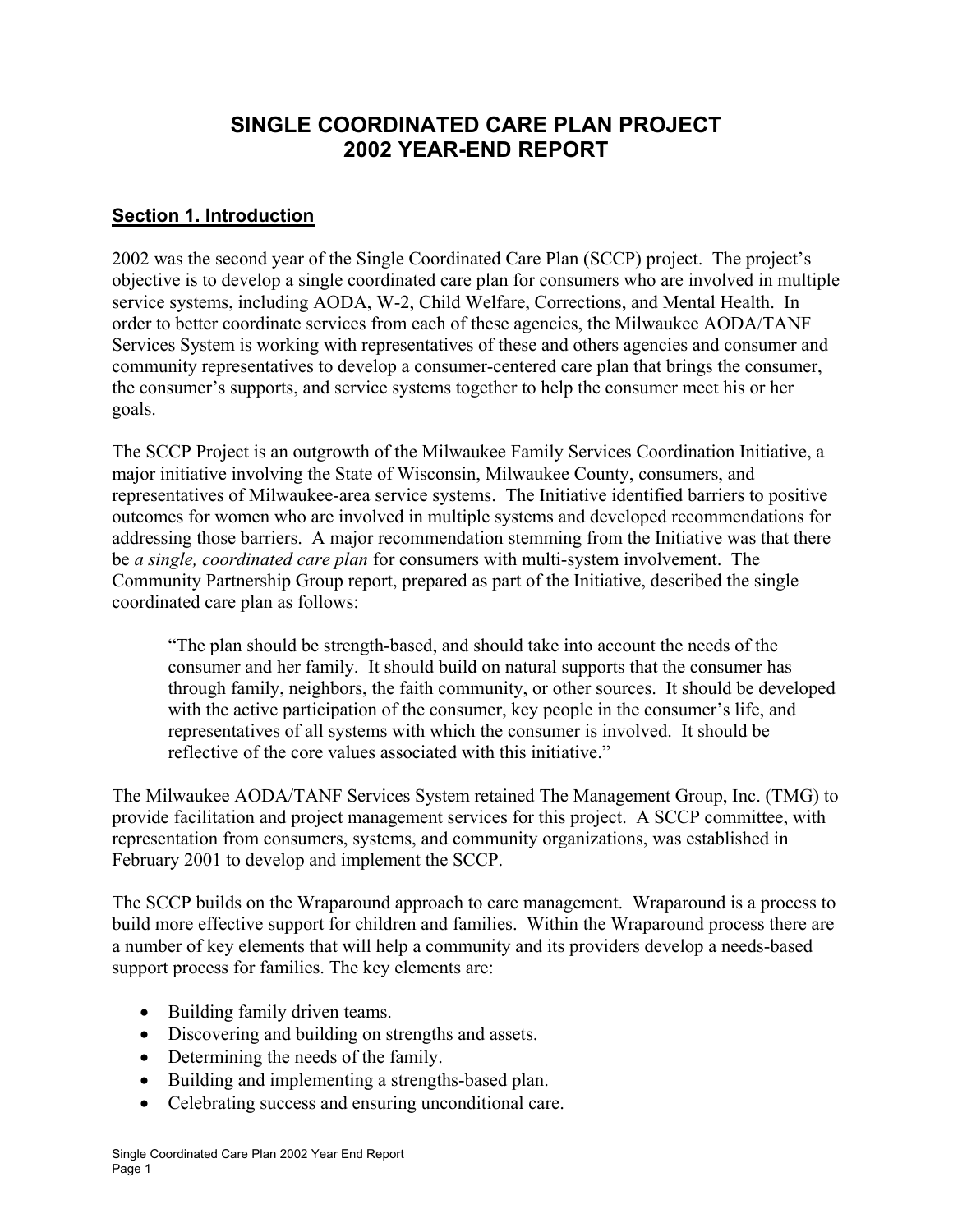The Wraparound approach:

- Is driven by the needs of the consumer and her family, as articulated by the consumer.
- Effectively coordinates the resources of all of the service systems with which the consumer is involved.
- Goes beyond formal services to identify and implement innovative approaches for addressing the consumer's individual needs.
- Incorporates informal supports, such as family, neighbors, and community members, to help the consumer meet his/her needs and to help build supportive relationships that the consumer can rely on in the future when formal social service supports are no longer required.

# *Summary of 2001 Project Activities*

The SCCP Committee held its first meeting in February 2001 and met approximately monthly throughout the year. Committee members included representatives of the following groups:

- Consumers
- AODA providers
- Child Welfare agencies
- W-2 agencies
- Milwaukee County Economic Support
- Department of Corrections
- Medicaid HMOs
- Mental Health
- Community organizations
- Wraparound Milwaukee

In addition to the full SCCP Committee, a Consumer Subcommittee was established. Consumer members of the SCCP Committee meet to discuss issues before the full committee and develop recommendations. They also carry out specific projects as part of their committee involvement.

The Committee's work in 2001 involved four phases:

- 1. Systems education. A general introduction to the service systems involved with the SCCP to assure that the SCCP plan and process reflected an understanding of all the systems that will be participating.
- 2. Development of the care plan document. Much of the Committee's work involved development of a care plan document and related instructions. Developing a plan that accommodated the needs of all participants required considerable discussion about the goals of the process, the Wraparound approach, and the requirements of consumers and individual systems.
- 3. Testing of the care plan document. The four primary providers under the Milwaukee AODA/TANF Services System—the Milwaukee Women's Center, MetaHouse,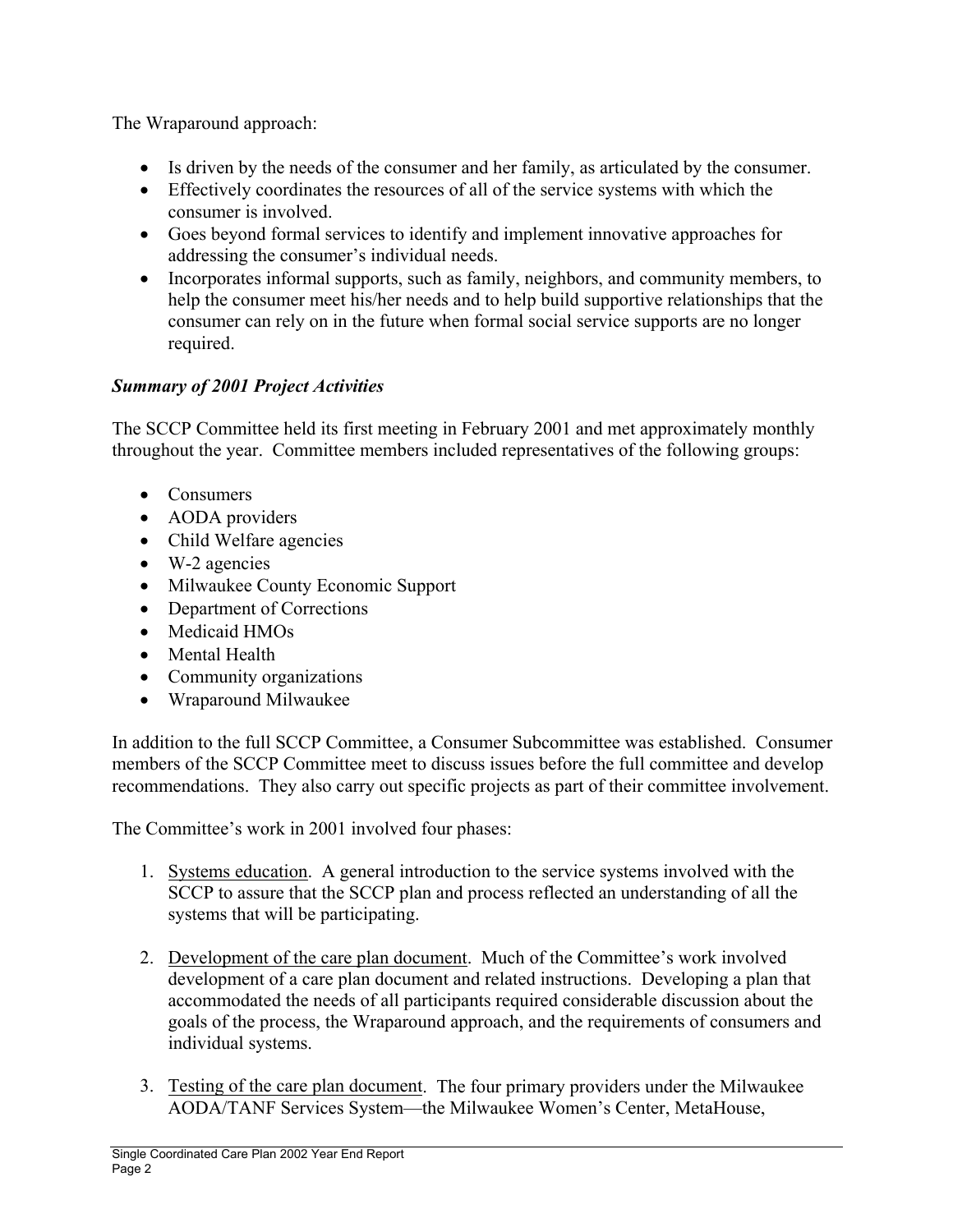Horizons, and United Community Centers (UCC)—volunteered to test the SCCP document and process. Wraparound Milwaukee trained facilitators from each of these agencies. The Milwaukee Women's Center and MetaHouse initiated use of the SCCP during 2001.

- 4. SCCP monitoring. TMG (assisted by members of the Consumer Subcommittee) monitored Wraparound teams at the Milwaukee Women's Center and MetaHouse. The monitoring examined the following aspects of the Single Coordinated Care Plan process:
	- The SCCP Document—Is it complete, useful and well organized?
	- Meeting Scheduling and Notification
	- Staff availability
	- Training
	- Usefulness of the planning session

Monitoring findings are included in the *SCCP Project 2001 Year-End Report*.

# **Section 2. SCCP Project Activities in 2002**

2002 project activities focused on five main areas:

- 1. Expanding SCCP participation and addressing key issues related to the SCCP process.
- 2. Assuring that the SCCP process complies with state and federal confidentiality requirements.
- 3. Developing a "Single Coordinated Care Plan Process Guide."
- 4. Designing an approach for measuring SCCP performance and using those findings to make systems improvements.
- 5. Addressing issues of SCCP systems design and identifying barriers to SCCP systems operations.

Each of these activities is discussed in detail below.

#### **1. Expanding SCCP participation and addressing key issues related to the SCCP process.**

SCCP usage expanded considerably in 2002. By December 2002, four primary providers were using the SCCP (MetaHouse, Milwaukee Women's Center, UCC and Horizons) as well as 14 AODA voucher agencies. In addition, the Benedict Center was using the SCCP. The four primary providers and the Benedict Center used their own staff as SCCP team facilitators. For the AODA voucher agencies, Wraparound Milwaukee provided team facilitation services.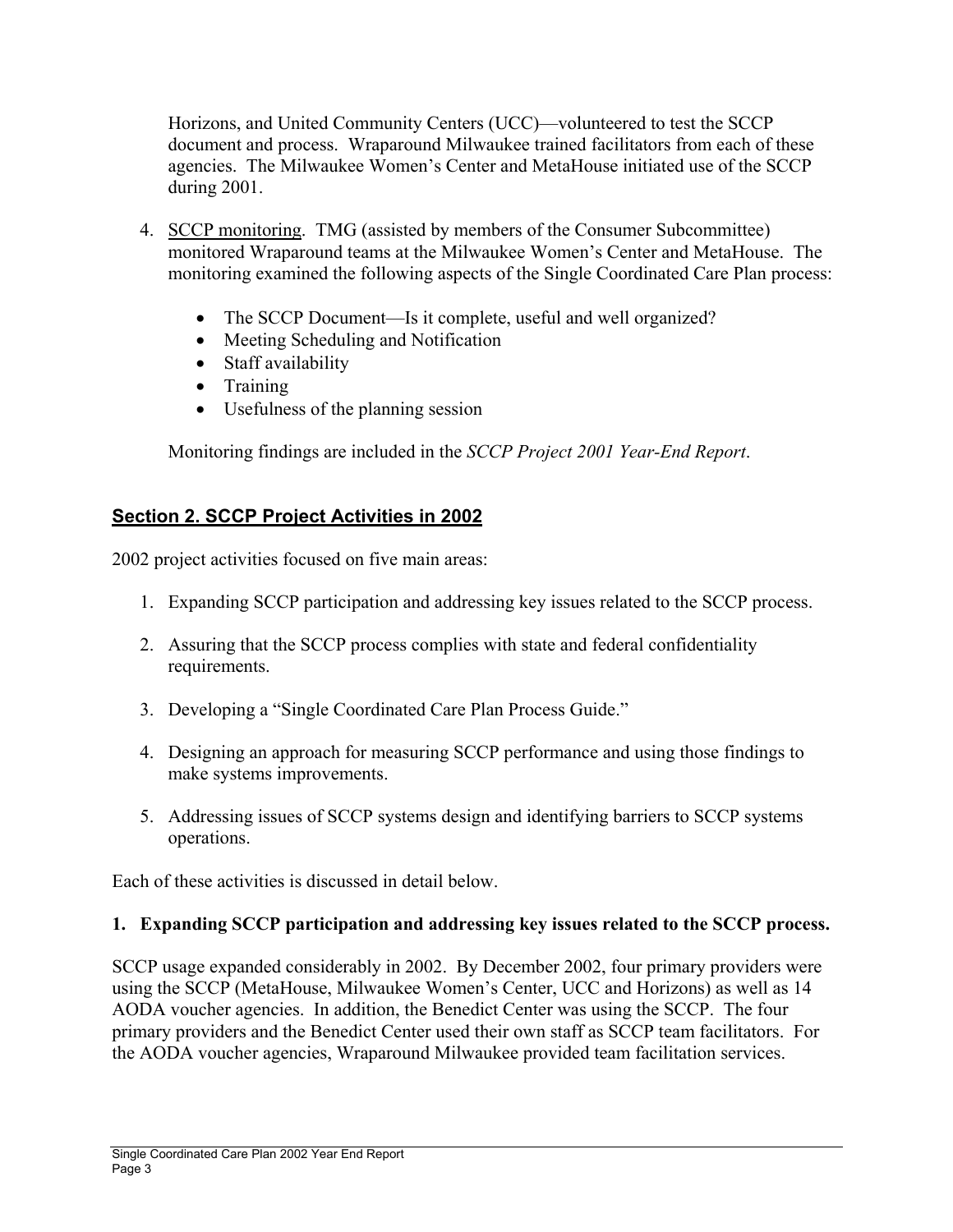Between July 2001 and December 2002, participating providers had used the SCCP document and process as follows:

| Milwaukee Women's Center              | 50 SCCP plans |
|---------------------------------------|---------------|
| MetaHouse                             | 115           |
| <b>UCC</b>                            | 135           |
| Horizons                              | 6             |
| <b>Benedict Center</b>                | 30            |
| Voucher agencies (through Wraparound) | 100           |
| <b>Total</b>                          | 436           |

The SCCP Committee met approximately monthly to review SCCP progress. At each meeting, each AODA agency and representatives of participating systems reported on their experiences using the SCCP. (Names and affiliations of committee members are included in Appendix A. SCCP Meeting minutes and Consumer Subcommittee Minutes are included in Appendix B.)

The Consumer Subcommittee met actively this year. Consumer members identified housing and employment as two significant barriers that are critical to a consumer's ability to succeed. In response, the Committee focused on employment and housing related issues, with the goal of providing SCCP teams with additional knowledge and tools to assist them in addressing consumers' housing and employment needs. Representatives of Maximus and the Benedict Center discussed approaches for achieving employment. Representatives of IMPACT discussed programs to help people in crisis find housing and address other life needs and personal issues.

During 2002, the Milwaukee Behavioral Health Division initiated an "Integrated Provider Network." Using TANF funds, SCCP teams in AODA voucher agencies can access these providers to provide wraparound services that would not otherwise be provided by the AODA agency or other systems participants. Services represented in the network include counseling and therapy, evaluation services, after school activities, respite care, child care, parent assistance, daily living skills, life skills training, anger management counseling, AODA screening, professional consultation, care coordination, aftercare, housing assistance, transportation and discretionary services, and psychiatric medication reviews.

At its December meeting, the SCCP Committee informally assessed project progress. Both positive accomplishments and areas for improvement were noted.

Positive accomplishments included:

- The SCCP is being used with increased frequency. It is used routinely for TANF-funded consumers in the four primary provider agencies and for many consumers in the voucher agencies.
- The Child Welfare, Corrections and W-2 systems are increasingly represented on SCCP teams. Representatives of these systems speak positively of the experience and indicate that it has been useful to them.
- Anecdotal feedback from consumers indicates that they are positive about the SCCP and find it useful.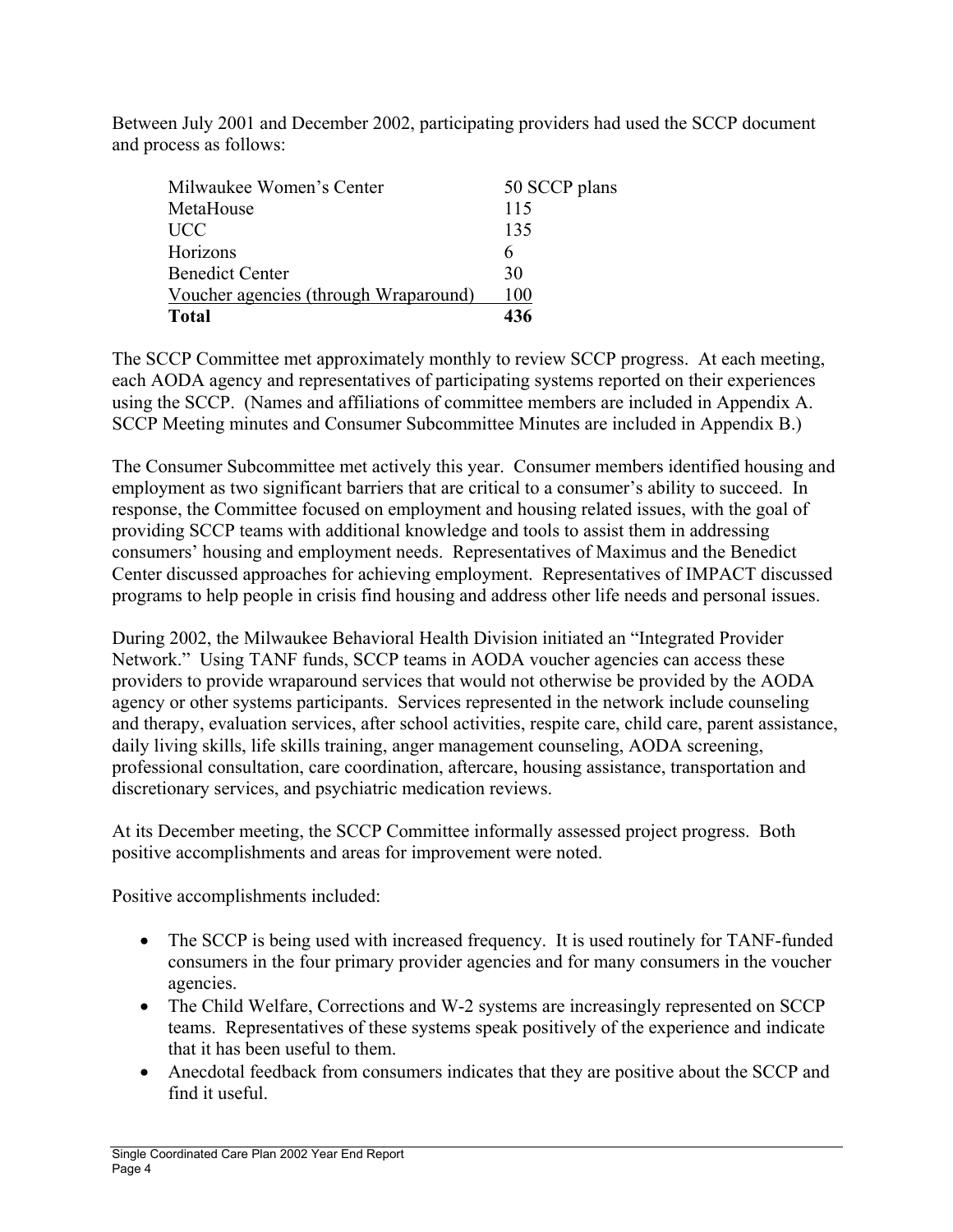• Some progress has been made incorporating informal supports into the SCCP process. For example, a landlord who rents apartments to many UCC consumers has been an active participant on several UCC-initiated SCCP teams.

Areas for improvement include:

- Facilitators indicate that the SCCP plan is time consuming to complete. They suggest that it may be possible to redesign and streamline the plan to make it easier and faster to complete.
- Scheduling SCCP team meetings is also very time consuming.
- Committee members indicate that there is a major need for training on the SCCP for both mid managers/supervisors and caseworkers in all systems.

#### **2. Assuring that the SCCP process complies with state and federal confidentiality requirements.**

# *Confidentiality Conference*

Assuring compliance with state and federal AODA confidentiality requirements was a high priority for the SCCP project in 2002. The Milwaukee AODA/TANF Services System and the DHFS Bureau of Substance Abuse Services co-sponsored a conference on March 7, 2002 titled, "Confidentiality of Alcohol and Drug Treatment Records: Issues, Options, and Solutions". Erika Wood, Esq. of the Legal Action Center, New York, NY, presented the information on Federal law and regulations governing the confidentiality of alcohol and other drug abuse patient records. Approximately 100 people attended the all day conference. The conference was followed by a half day Special Working Session for SCCP Committee members titled: "AODA Confidentiality and the Single Coordinated Care Plan." At that session, Erika Wood addressed concerns specific to assuring confidentiality for AODA/TANF clients during the SCCP process. Specific issues included:

- Assuring that systems get the information they need while still complying with confidentiality rules.
- Understanding what information can be on the Single Coordinated Care Plan and what information should be in the client's confidential treatment records.
- Learning how confidentiality should be addressed in shared databases.
- Knowing what can and cannot be discussed at team meetings.

Approximately 30 people attended the Special Working Session

# *SCCP Confidentiality Subcommittee*

A Confidentiality Subcommittee was formed after the conference to address issues specific to the SCCP process. The Subcommittee held five meetings from April 2002 to July 2002. The ten subcommittee members represented AODA agencies, SCCP facilitators, and the Bureau of Milwaukee Child Welfare.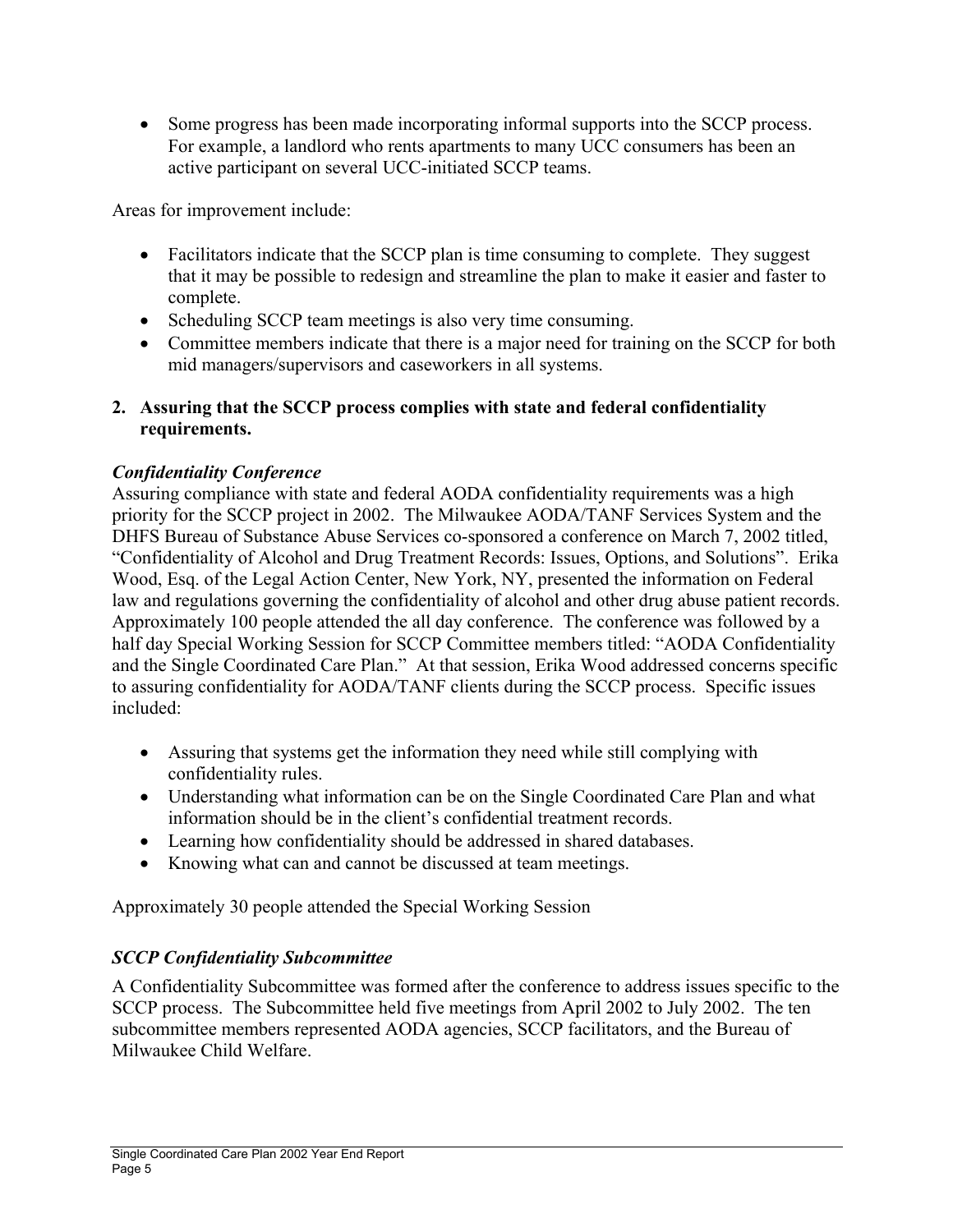The subcommittee was charged with implementing changes to the consent form and process that uphold the intention of the consent for release regulations. The intent is to reduce stigma associated with AODA treatment, increase the likelihood of treatment, and protect clients from giving a blanket release. The subcommittee addressed the intent and the specific issues identified at the Special Working Session by developing a consent for release form, a process for obtaining consent, and a training for facilitators and team members on the form and process. The primary challenge was to develop a form to release multiple parties to speak to each other at the SCCP meetings and to allow team members to redisclose information about the client to another agency not present at the meeting. The subcommittee worked to make a fairly complex process as simple as possible while still adhering to state and federal regulations and respecting client rights.

## *Consent for Release Forms*

The subcommittee developed two consent for release forms compliant with federal and state regulations for AODA clients to be used before and during the SCCP process. The "Initial" form is to be explained to and signed by the client before the first SCCP meeting. The "Follow Up" form is signed by the client after the first meeting and as the plan changes during subsequent meetings. These forms include the elements essential to a proper AODA consent for release. The forms are available in English and Spanish. (See Appendix C and Appendix D.)

The key features of this release that make it specific for AODA/TANF clients in SCCP are:

- Parties from multiple agencies are released to speak to each other about client care.
- A section on redisclosure is included so an agency representative present at the SCCP meeting can disclose necessary information to a party not present at the meeting (e.g. A child welfare worker can redisclose information to Children's Court).
- The client indicates specific information to be disclosed rather than a general release.
- The purpose for the release is stated relating to the goals of the client, again limiting the type of information to be released.

The forms and the instructions were reviewed by Erika Wood and DHFS legal staff. Before finalizing the form and instructions, the forms were piloted in several different settings so the subcommittee could receive feedback from facilitators and consumers.

## *Process for Obtaining Consent*

The process for obtaining consent for release of information for the purpose of the SCCP includes:

- Informing clients and helping them understand their right to confidentiality of any AODA treatment.
- Obtaining the client's signature on the consent before any AODA information is disclosed.
- Informing the other team members of the confidentiality regulations and the client's consent limitations.
- Updating the consent form and informing all team members as the SCCP plan changes or if the client revokes consent.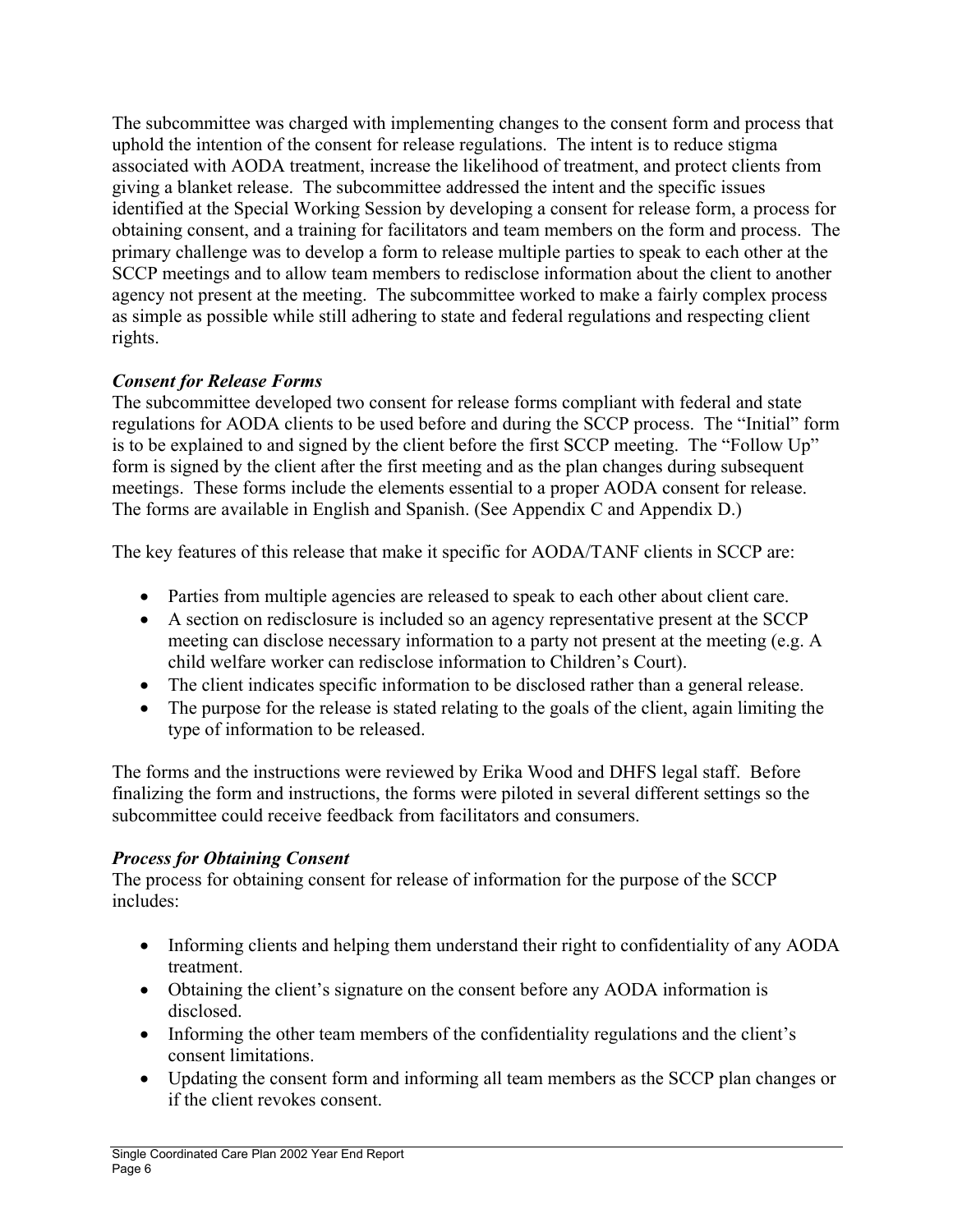The subcommittee also discussed the issue of shared databases within agencies or among agencies that have no connection to the current SCCP. The outcome of the discussions and legal advice was to inform the client that certain information will be on a shared database. There was also a recommendation that the agencies that have shared databases address this because they are responsible for maintaining confidentiality of AODA information and not redisclosing the information without the client's written consent.

# *Training on the SCCP Consent for Release*

TMG presented training for SCCP facilitators, team members, consumers, and agency supervisors on September 5, 2002. Twenty-two people, representing a cross section of agencies involved in the SCCP, attended. The training included a thorough review of the process and forms used in obtaining consent for release of AODA information.

# **3. Developing a "Single Coordinated Care Plan Process Guide"**

TMG, in coordination with the SCCP Committee, developed a "SCCP Process Guide." The process guide is designed to be used by participants on SCCP teams. It is written at a reading level designed to make it accessible to persons with a broad range of educational backgrounds. The process guide includes:

- Background on the SCCP and key concepts and approaches associated with the SCCP.
- A detailed description of the SCCP development process, including specific steps and responsibilities of the facilitator and team members.
- Information on 42 CFR AODA confidentiality requirements, and on the use of release forms developed for the SCCP project.
- Responses to frequently asked questions from consumers and other team members.
- Useful materials, including model letters for confirming meetings, informational materials to give to team members, copies of the SCCP form, and release forms.

The Process Guide was sent to all members of the SCCP Committee. TMG will provide additional electronic copies upon request.

#### **4. Designing an approach for measuring the performance of the SCCP process and using those findings to make systems improvements.**

A Performance Measurement and Process Improvement (PMPI) Subcommittee was formed in September 2002 to recommend a way to measure the effect of the SCCP and determine how the process can be improved. Subcommittee members represented consumers, agencies participating in the SCCP, and the UWM Evaluation study.

#### *General recommendations*

The general recommendation from the PMPI Subcommittee was to implement a qualitative study that would provide:

- Demographic and descriptive information of the population served.
- Consumer perceptions of the SCCP.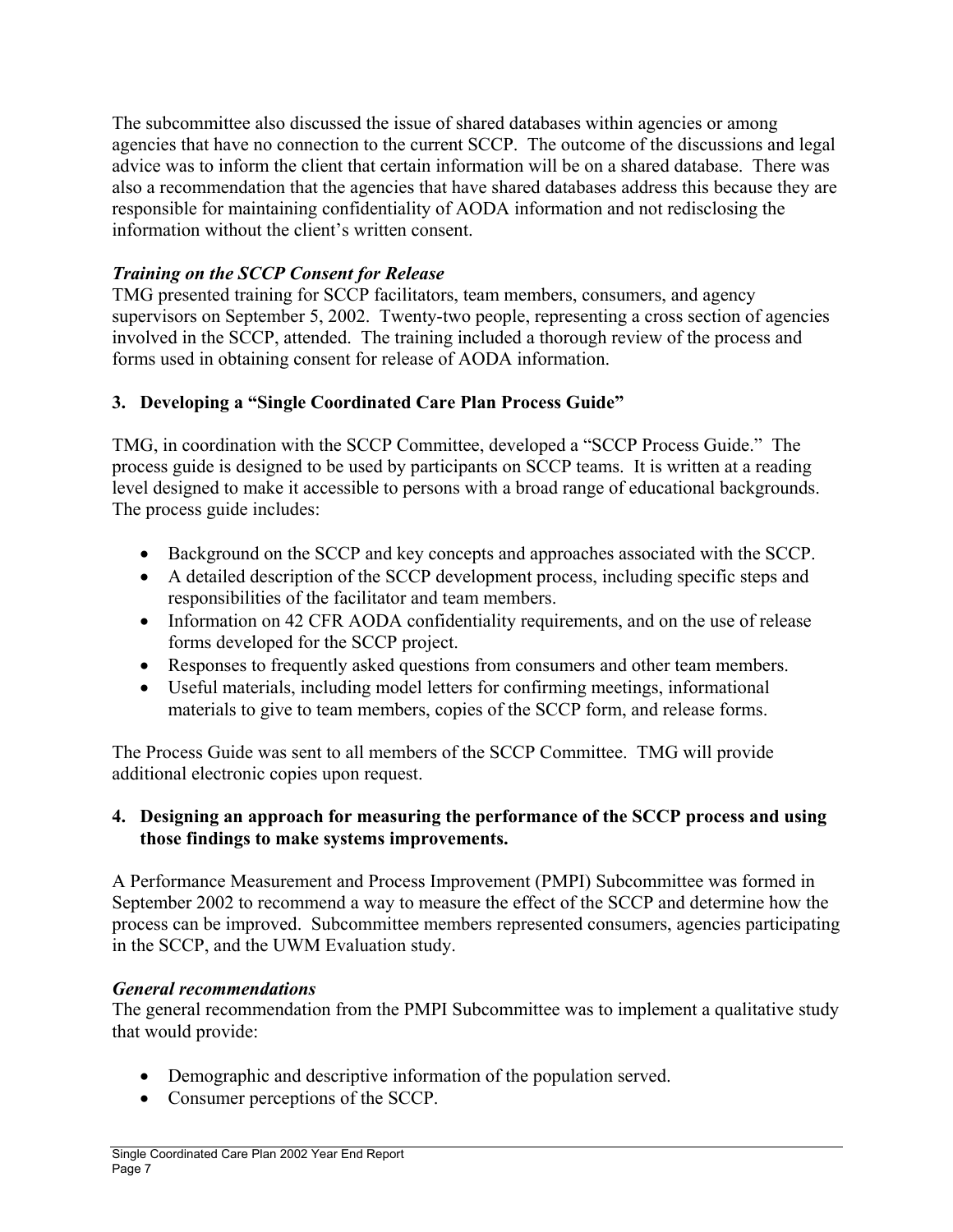• Agency team members' perceptions of the SCCP.

A qualitative method was chosen for the study based on the belief that it would provide valuable information on consumer and agency team member perceptions of the SCCP and satisfaction or dissatisfaction with the process. It would give the participants and funding sources an indication of the acceptance and buy-in of consumers and team members. It would also help the SCCP Committee determine where the process needed improvement in order to sustain and develop the SCCP. A qualitative study will produce useful information for all involved and lay a foundation for future evaluations and endeavors of this project and similar initiatives within the state.

The PMPI effort for the SCCP is distinct from the broad evaluation of the Milwaukee AODA/TANF Services system being conducted by the UW Milwaukee.

- It is focusing strictly on the SCCP, not on the entire Milwaukee AODA/TANF Services system.
- It does not attempt to quantitatively measure consumer outcomes. Rather, it will use a qualitative approach to understand consumer perceptions and suggestions for improvements.
- It will have a strong emphasis on process analysis, in order to identify areas where the SCCP document or process can be improved.

The PMPI Subcommittee developed recommendations for a survey to take place in 2003. Prior to implementing the survey, there are multiple issues that will need to be addressed including accessing the consumers and team members, protecting consumer confidentiality, and working within the proposed budget for this project.

#### *Demographic and descriptive information of the population served*

The subcommittee recommended that the study begin with a description of the population receiving SCCP services. Participants of the subcommittee thought it was important to describe who has been using the SCCP in order to put the rest of the survey information into a context. The information desired would include: Age, gender, race, marital status, number of children, number of issues presented and resolved, systems involved, funding sources, length of residence, income, employment status, insurance. A primary issue that will determine how much of this information can be obtained is accessibility to the SCCP plans.

#### *Consumer perceptions of the SCCP*

Specifically, the PMPI Subcommittee recommended a multi-dimensional strategy for gathering qualitative information. Consistent with the values behind the SCCP, consumer involvement and input into the survey process is essential.

The first part, or dimension, of the survey effort would utilize one or two consumer focus groups to help determine relevant issues and questions for the qualitative consumer survey. The next dimension would be conducting individual interviews with consumers. Individual interviews were chosen as the preferred method based to assure quality of the information received and a higher participation rate than a written survey.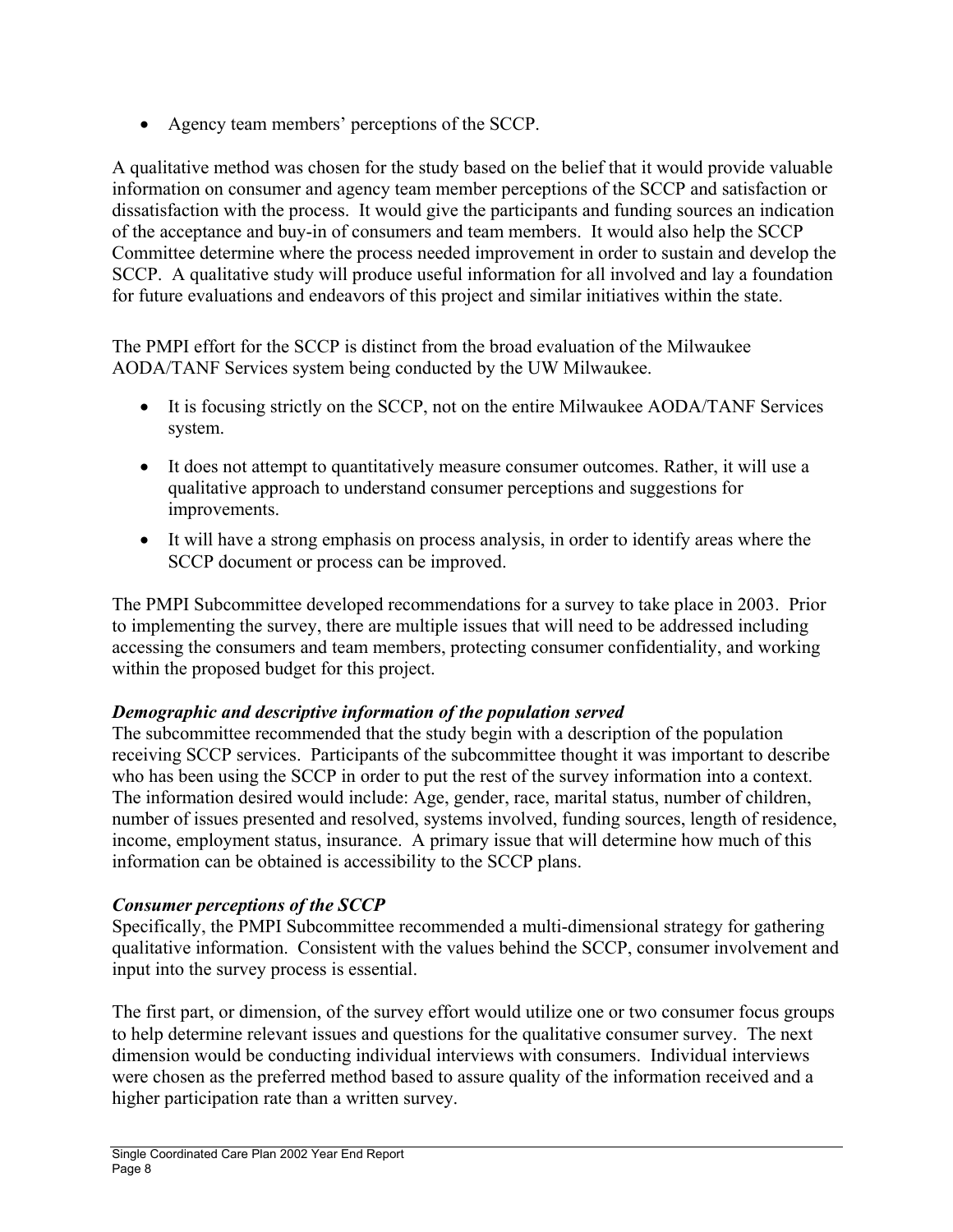The subcommittee thought it would be helpful to learn what consumers in different treatment settings and different stages of treatment think about the SCCP process. For this reason, it would be ideal to interview a sample of consumers from each setting (residential, day treatment, and outpatient), an d then, within each setting, interview a sample of consumers who are actively involved in the SCCP process and a sample of consumers who have been discharged.

#### *Agency team members' perceptions of the SCCP*

The subcommittee recommended a multidimensional approach for surveying the agency team members for their perceptions of the SCCP plan and process. The dimensions include a focus group and a written questionnaire.

The subcommittee thought it was important to involve the team members in forming the questions since they are part of the process and would be a valuable resource in developing the questionnaire. The focus group would include representatives from each of the agencies involved in the SCCP.

SCCP team members will be surveyed with a written questionnaire. Several methods of distribution of the surveys were considered. The subcommittee recommended the surveys be in a format that is easy to complete and fairly short in length in order to improve the return rate.

#### **5. Addressing issues of SCCP systems design and identifying barriers to SCCP systems operations.**

At the end of 2001, the SCCP Committee identified the need to achieve high-level understanding and support of the SCCP from all service systems. Support at the highest administrative level is essential for several reasons:

- To fulfill the potential of the SCCP, systems must be willing and able to respond to specific situations and problems in innovative, flexible ways. Caseworkers are not authorized to initiate innovative flexible responses involving new interpretations of agency rules without guidance and support from management.
- To participate fully in the SCCP process, caseworkers must be appropriately trained. High-level management support is needed to assure adequate and ongoing caseworker training.
- The SCCP reflects the Core Values (see Appendix E). Ideally, service systems and provider organizations will also reflect the core values, and the SCCP will be an integral part of systems operations, not just an incidental add-on to a "business as usual" approach. Integrating the core values into an organization's culture is a major undertaking that requires the ongoing support and effort of top management.
- Ultimately, the SCCP process should be able to use various funding streams in a coordinated and flexible manner. Again, top management is required to support and facilitate needed funds coordination.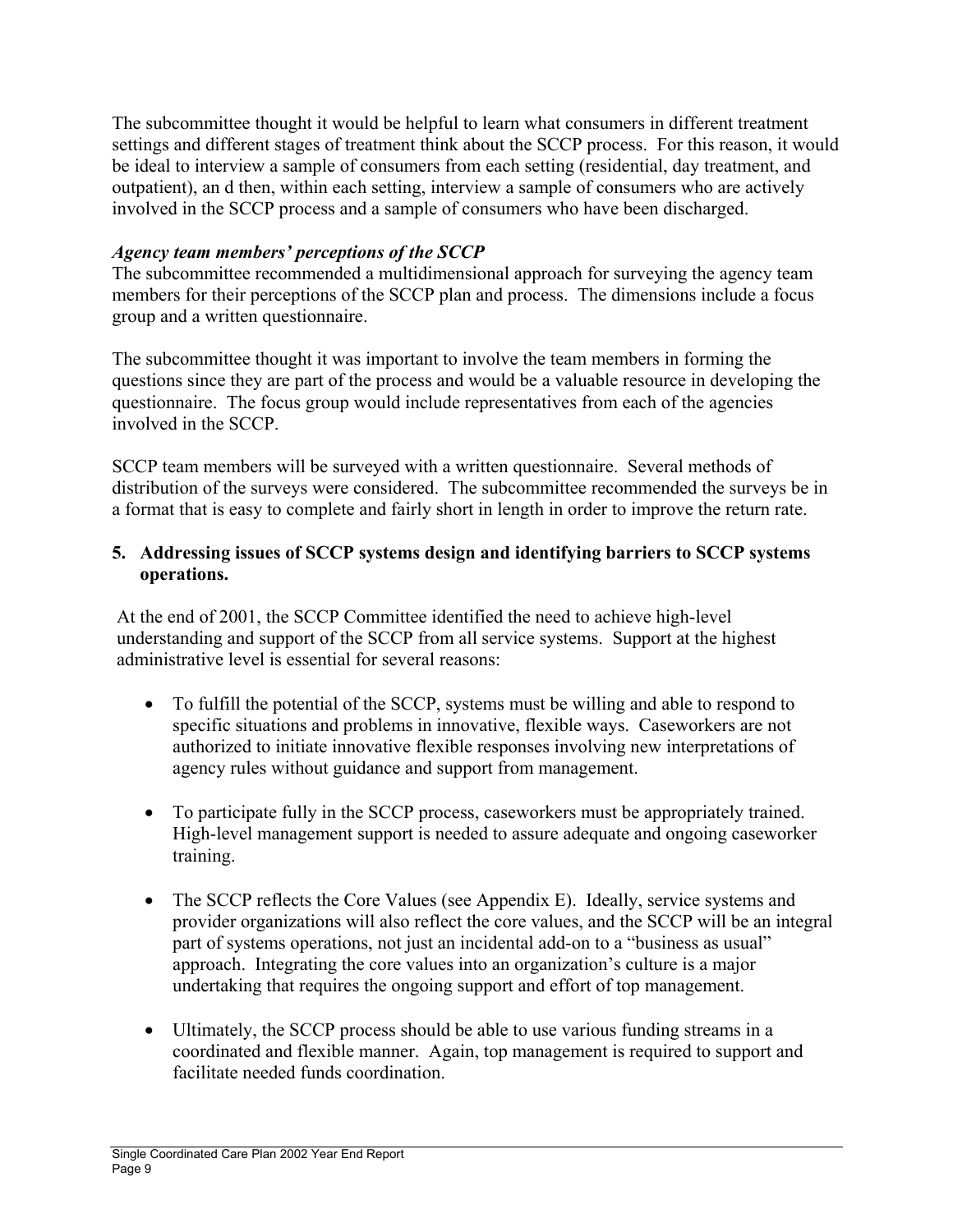• Currently, only the AODA system is initiating SCCP teams. However, with appropriate support and coordination among top management of the various systems, it would be possible to initiate SCCP teams through multiple systems and to more equitably share costs associated with the SCCP process.

Several steps were taken during 2002 to involve upper management from the various service systems in the SCCP and to identify issues that upper management should consider.

- The SCCP committee assessed three different models of SCCP team facilitation currently in use:
	- In Model 1, the AODA agency provides care coordination and facilitation using its staff. The facilitator is an AODA care manager.
	- In Model 2, the AODA agency also provides the facilitator. However, in this model the facilitator is an agency employee who does not provide direct care services.
	- In Model 3, an outside facilitation agency (in this case Wraparound Milwaukee) provides care coordination and facilitation services.

Appendix F includes schematic drawings of the 3 facilitation approaches, along with the committee's assessment of the advantages and disadvantages of each.

- The SCCP committee also initiated a discussion of the long-term goals and structure of the SCCP system. Potential goals are included in Appendix G. The committee also discussed a potential long-term organizational model for the SCCP system (Appendix H). The potential organizational model would allow consumers to enter the SCCP process from any service system. It would use professional facilitators and provide for shared governance and funding among systems. Note that the committee discussed but did not specifically endorse the potential goals and long-term organizational model.
- Facilitation models, systems goals and future organizational structure were also discussed at a May meeting involving representatives of the DHFS Division of Supportive Living and Division of Children and Family Services, the Milwaukee County Division of Behavioral Health, the Bureau of Milwaukee Child Welfare, Wraparound Milwaukee and TMG.
- TMG conducted in-depth interviews with a number of key persons involved with the Milwaukee AODA/TANF Services System and the SCCP to determine key issues and barriers facing the system that would require upper management involvement to resolve. Detailed information on the interviews was provided to Division of Behavioral Health management. Major themes revealed in the interviews follow:
	- Funding coordination is a major challenge for the system. Dependence on TANF funding has been heavier than projected, resulting in projected shortfalls. Methods are needed to assure equitable participation from all systems in funding non-treatment parts of the care plan, such as housing and transportation.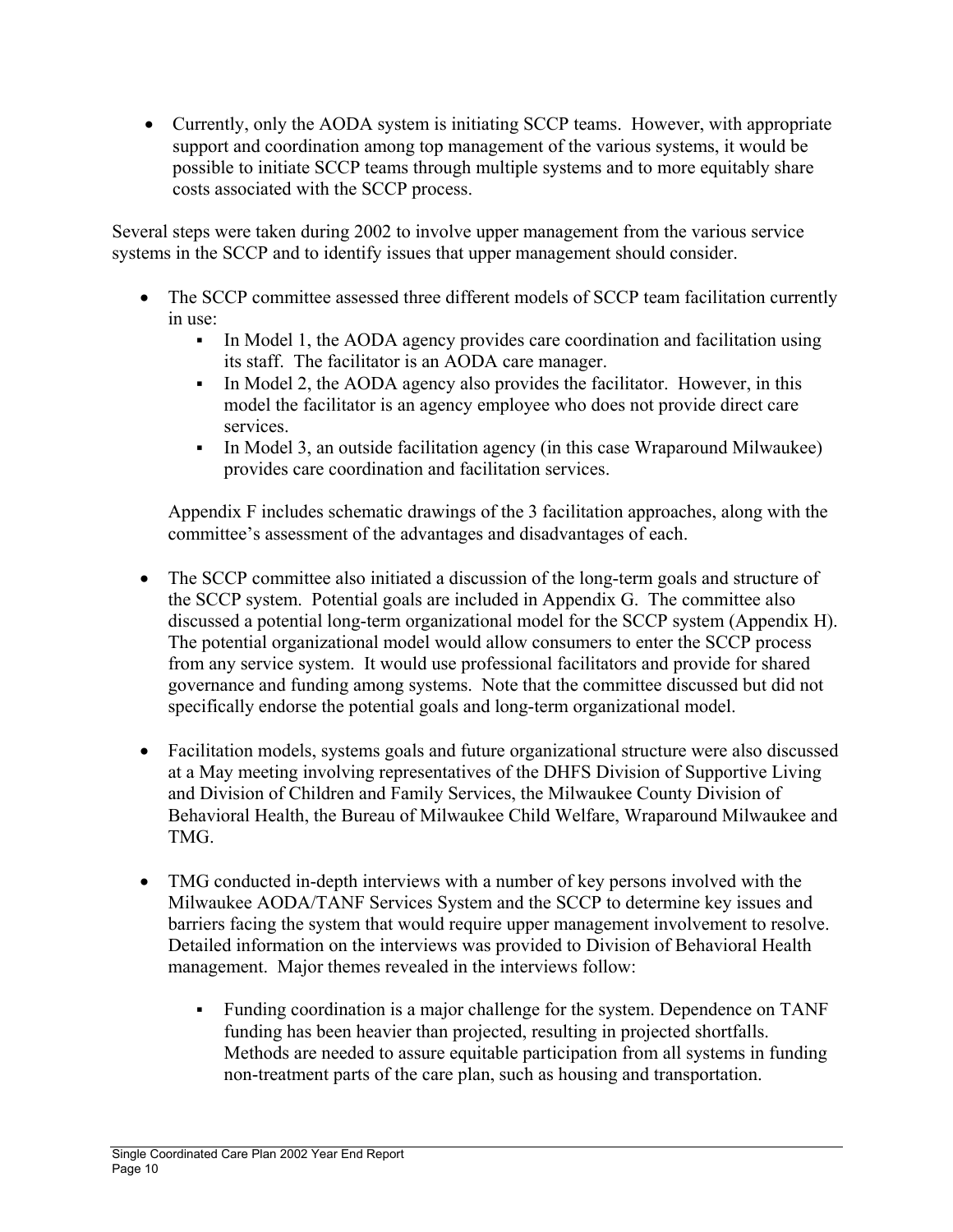Intersystem agreements on use and coordination of funds may be needed to address these and similar concerns.

- There might be potential to improve coordination and service coverage with Medicaid, working with the DHFS Division of Health Care Financing and Medicaid HMOs.
- AODA Confidentiality is of key importance during the SCCP process, and there is a need for more extensive training on this topic.
- The SCCP had not yet achieved its potential for developing creative and flexible approaches to service delivery. Systems and individuals involved do not necessarily understand or demonstrate commitment to the core values underlying the system.
- Aspects of state accounting requirements may complicate funding coordination and flexibility. Certain TANF eligibility requirements may impede access to services for some individuals.

# **Section 3. Next steps for 2003**

TMG, with input from the SCCP Committee, suggests the following priorities for the SCCP for 2003. These suggested priorities are currently under review by the Division of Behavioral **Health** 

Suggested priority areas for 2003:

- Continuing to implement the SCCP, using the SCCP committee as the primary implementation group.
- Providing AODA confidentiality training for persons using the SCCP.
- Addressing SCCP-related funding issues.
- Implementing a performance measurement and process improvement program.

Each of these activities is described below.

#### *Continuing to Implement the SCCP, Using the SCCP Committee as the Primary Implementation Group.*

The SCCP Committee has proven to be a very valuable forum for participating agencies and consumers to discuss progress, identify issues and suggest and implement improvements. During 2003, the SCCP Committee would focus in the following areas:

• Assuring that SCCP teams have specific knowledge and tools to address complicated problems, such as housing and employment.